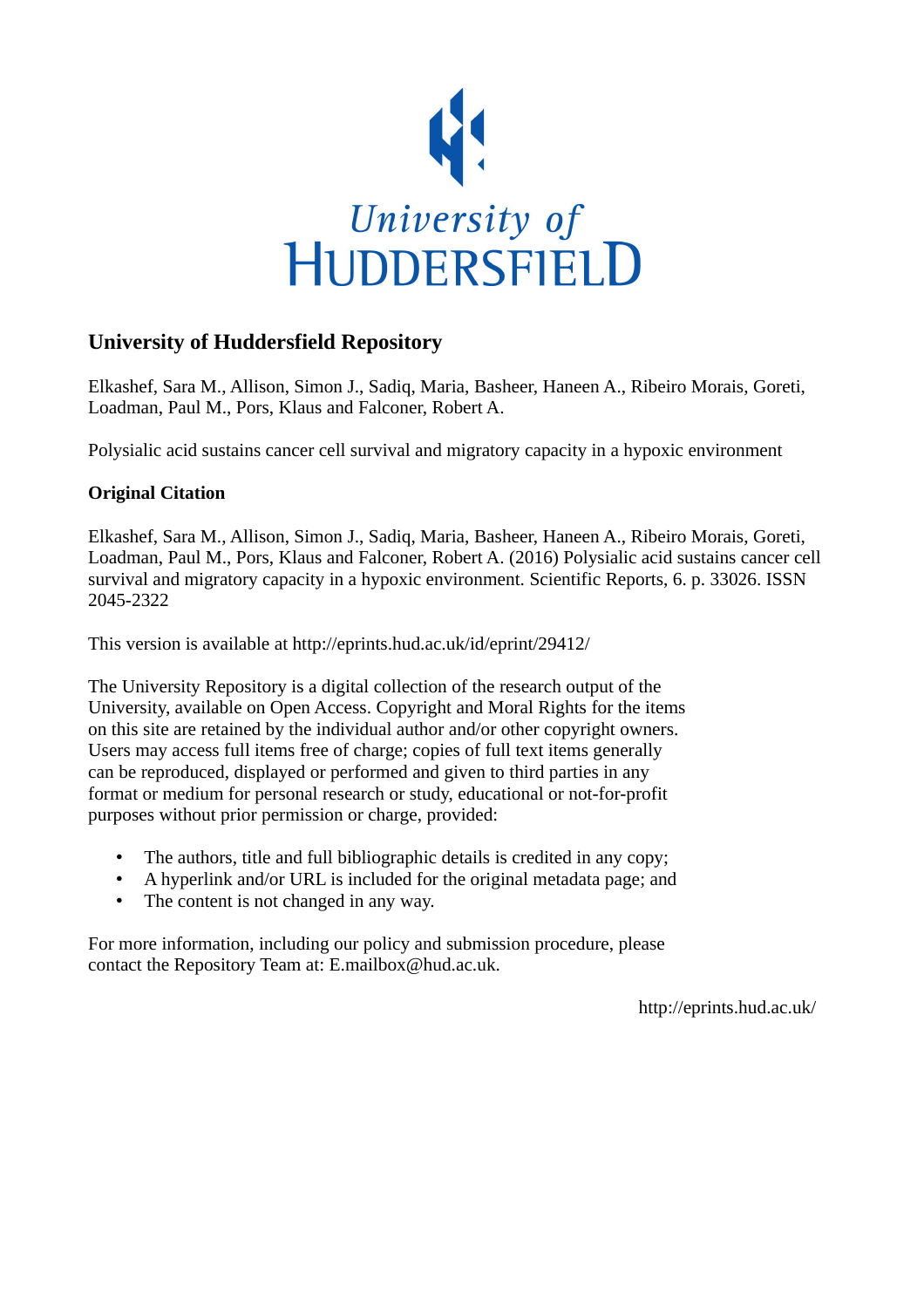# **Polysialic acid sustains cancer cell survival and migratory capacity in a hypoxic environment**

**Sara** M. Elkashef,<sup>a</sup> Simon Allison,<sup>b</sup> Maria Sadiq,<sup>a</sup> Haneen Basheer,<sup>a</sup> Goreti Ribeiro Morais,<sup>a</sup> Paul M. Loadman,<sup>a</sup> Klaus Pors<sup>a</sup> and Robert A. Falconer<sup>a</sup>

<sup>a</sup> Institute of Cancer Therapeutics, Faculty of Life Sciences, University of Bradford, West Yorkshire BD7 1DP, U.K. Tel: +44 (0)1274 235842; Email: r.a.falconer1@bradford.ac.uk

b Department of Pharmacy, School of Applied Sciences, University of Huddersfield, Huddersfield HD1 3DH, U.K.



#### **Supplementary data 1 (S1)**

**S1. Effect of hypoxia on the polySia‐mediated adhesiveness of cancer cells**. A polySia‐mediated reduction in cell adhesion to Matrigel<sup>©</sup> in C6-STX but not C6-WT cell line was observed under both normoxia and hypoxia. (\*\*P≤0.01)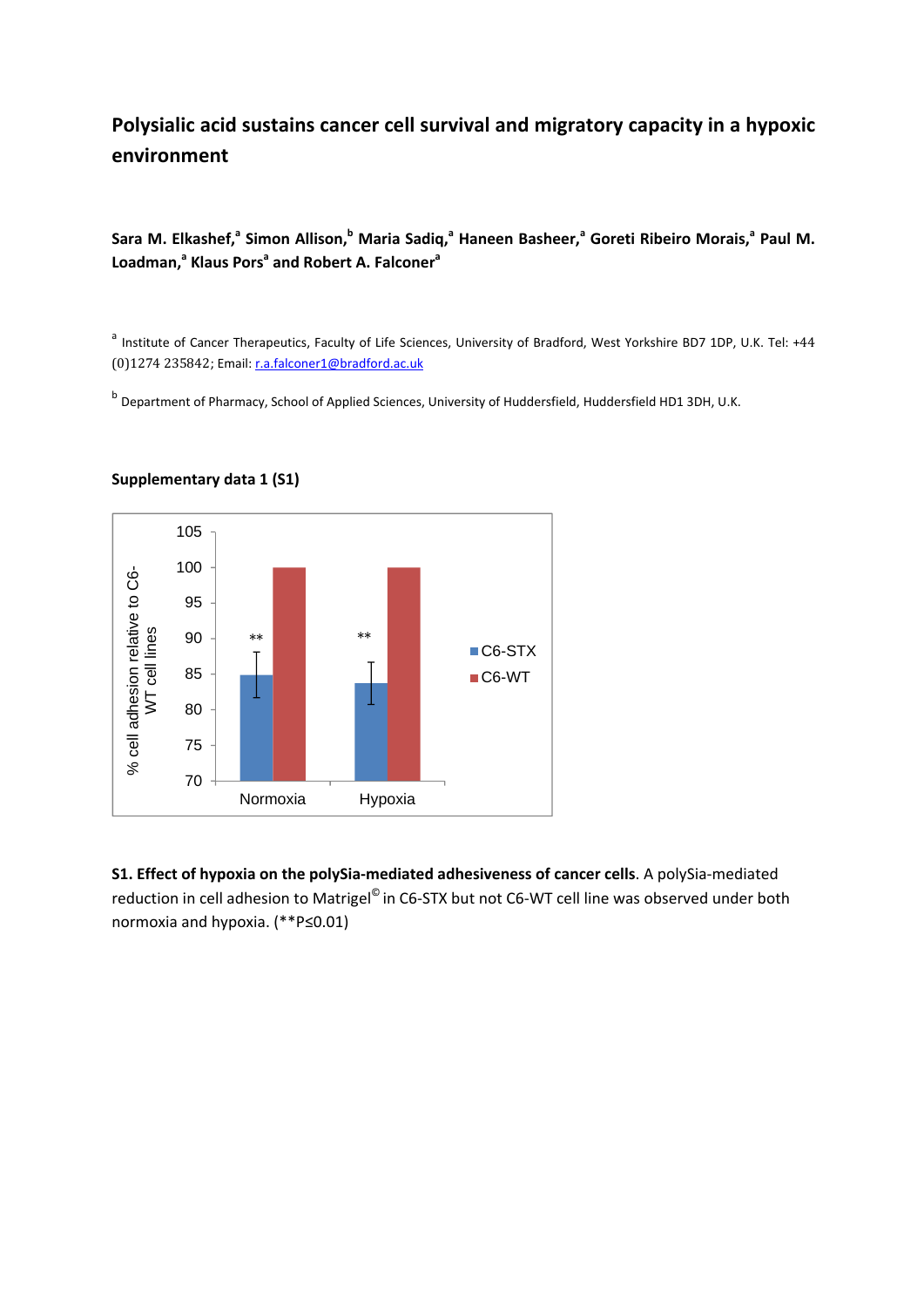#### **Supplementary data 2 (S2)**

| Cell line and conditions | Apoptotic cells           |                  | Viable cells     |
|--------------------------|---------------------------|------------------|------------------|
|                          | Late apoptotic (necrotic) | Early apoptotic  |                  |
| SH-SY5Y (Normoxia)       | $6.16 \pm 0.15$           | $10.36 \pm 2.01$ | $81.94 \pm 2.19$ |
| SH-SY5Y (Hypoxia)        | $4.41 \pm 0.02$           | $7.29 + 0.29$    | $85.54 + 0.43$   |

## **S2**. **Percentage of annexin V staining of SH‐SY5Y cells under hypoxic and normoxic conditions**

|                                    | T <sub>0</sub> | <b>T16</b> |
|------------------------------------|----------------|------------|
| C6-STX, Control                    |                |            |
| C6-STX, CoCl <sub>2</sub> , 130 μM |                |            |
| C6-WT, Control                     |                |            |
| C6-WT, CoCl <sub>2</sub> , 130 μM  |                |            |

#### **Supplementary data 3 (S3)**

**S3**. **Migration of C6‐STX and C6‐WT cells following CoCl2 treatment.** Wound size immediately and 16 hours after scratching illustrates wound closure of C6-STX and C6-WT cells with/without 100  $\mu$ M CoCl<sub>2</sub>.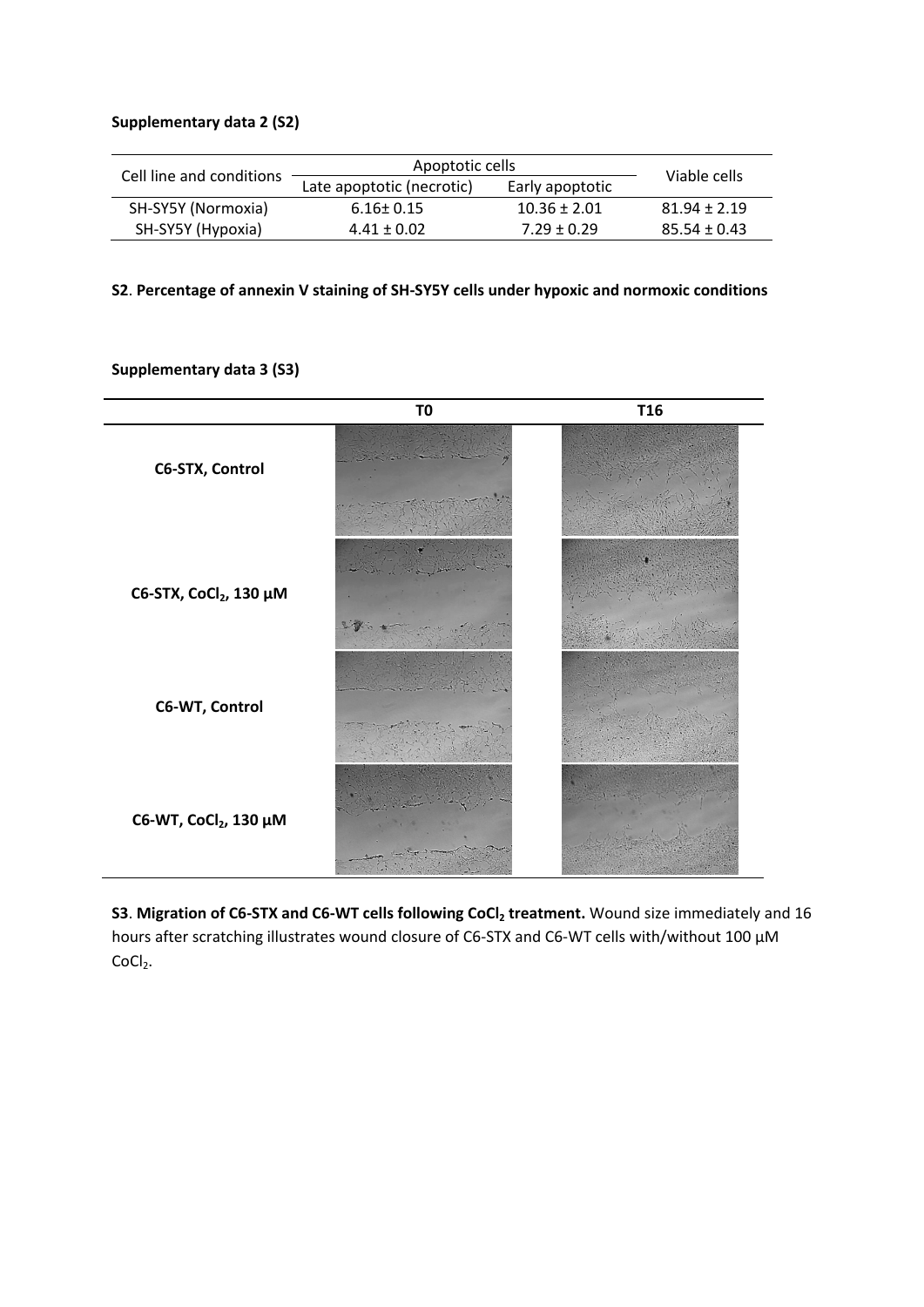#### **Supplementary data 4 (S4)**



**S4. Effect of CoCl<sub>2</sub> treatment on C6 cell lines.** (A) Expression of LDHA after treatment of C6-STX and C6-WT cells with different concentrations of CoCl<sub>2</sub>. Lane 1 represents control untreated cells, lane 2 after 130  $\mu$ M CoCl<sub>2</sub> and lane 3 after 200  $\mu$ M CoCl<sub>2</sub>. Results are representative of two independent experiments; (B) quantification of fold‐change in LDHA expression for C6‐STX cells after treatment with 100  $\mu$ M CoCl<sub>2</sub> (16 hours) and 200  $\mu$ M CoCl<sub>2</sub> (24 hours); (C) quantification of fold-change in LDHA expression of C6-WT after treatment with 100  $\mu$ M CoCl<sub>2</sub> (16 hours) and 200  $\mu$ M CoCl<sub>2</sub> (24 hours).